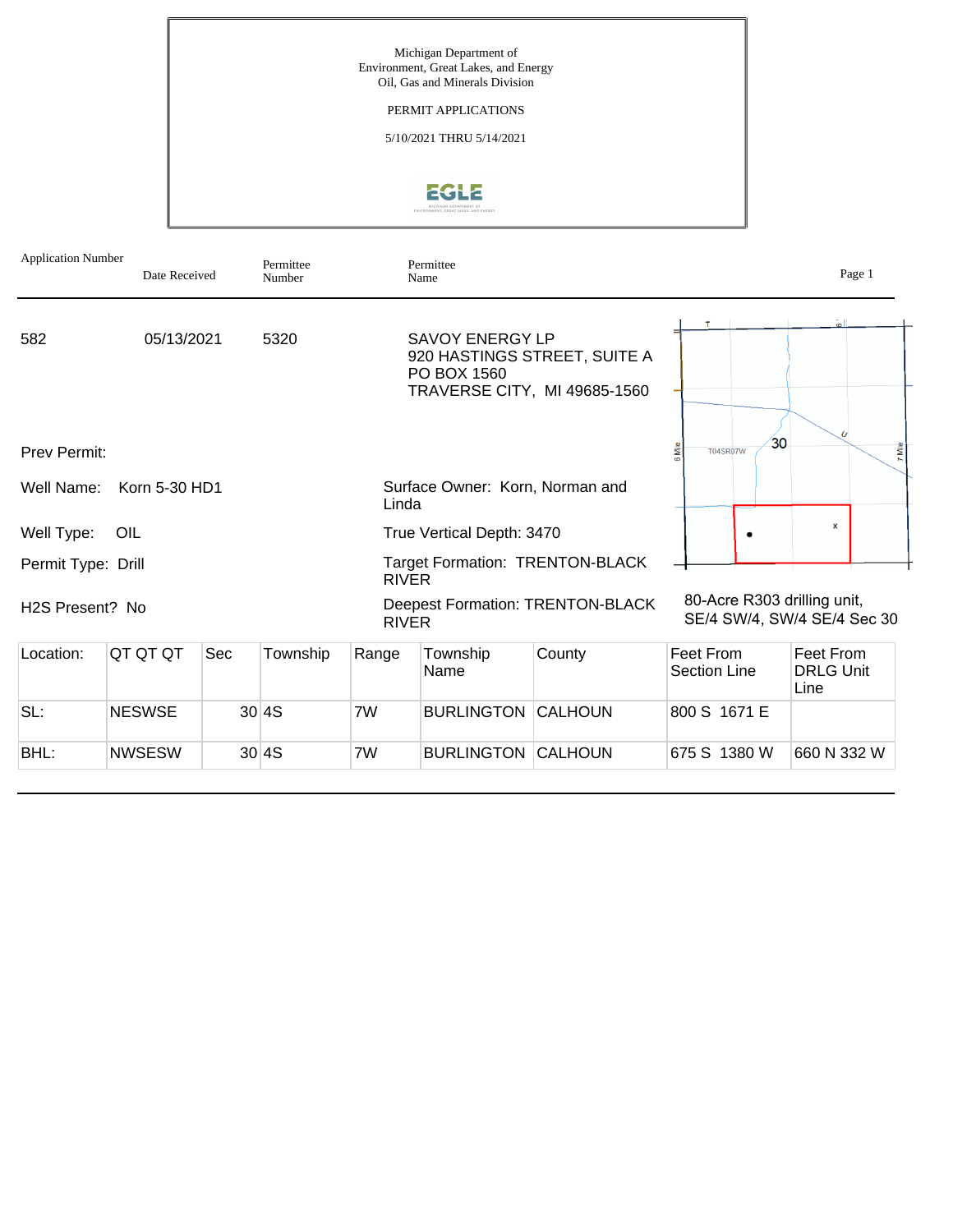|                    |                                 |                     |          | Michigan Department of<br>PERMIT LIST<br>5/10/2021 THRU 5/14/2021 | Environment, Great Lakes, and Energy<br>Oil, Gas and Minerals Division |                 |   |                                                                 |                                       |
|--------------------|---------------------------------|---------------------|----------|-------------------------------------------------------------------|------------------------------------------------------------------------|-----------------|---|-----------------------------------------------------------------|---------------------------------------|
| Permit Number      | <b>Issue Date</b>               | Permittee<br>Number |          | Permittee<br>Name                                                 |                                                                        |                 |   | Page 1                                                          |                                       |
| 61529              | 5/10/2021                       | 104                 |          | <b>COMPANY</b>                                                    | <b>WEST BAY EXPLORATION</b>                                            |                 |   |                                                                 | Clarabella                            |
|                    |                                 |                     |          |                                                                   | 13685 S WEST BAYSHORE DR<br>TRAVERSE CITY, MI 49684                    |                 |   |                                                                 |                                       |
|                    | API Well No: 21-073-62007-00-00 |                     |          |                                                                   |                                                                        |                 | 5 |                                                                 | 4                                     |
| Prev Permit:       |                                 |                     |          |                                                                   |                                                                        |                 |   | <b>T16NR04W</b>                                                 |                                       |
| Well Name:         | <b>WITBECK 2-5</b>              |                     |          | <b>Trust</b>                                                      | Surface Owner: Lynn A. Witbeck                                         |                 |   |                                                                 |                                       |
| Well Type:         | Oil Well                        |                     |          |                                                                   | True Vertical Depth: 4125FT                                            |                 |   |                                                                 | Hemi                                  |
| Permit Type: Drill |                                 |                     |          |                                                                   | <b>Target Formation: DUNDEE</b>                                        |                 |   |                                                                 |                                       |
| H2S Present? Yes   |                                 |                     |          |                                                                   | <b>Deepest Formation: DUNDEE</b>                                       |                 |   | 120-Acre R303 Drilling Unit, E/2<br>NE/4 Sec 5, SW/4 NW/4 Sec 6 |                                       |
| Location:          | QT QT QT                        | Sec                 | Township | Range                                                             | Township<br>Name                                                       | County          |   | Feet From<br><b>Section Line</b>                                | Feet From<br><b>DRLG Unit</b><br>Line |
| SL:                | <b>SENENE</b>                   |                     | 5 16N    | 4W                                                                | <b>VERNON</b>                                                          | <b>ISABELLA</b> |   | 819 N 510 E                                                     |                                       |
| BHL:               | <b>SWNENE</b>                   |                     | 5 16N    | 4W                                                                | <b>VERNON</b>                                                          | <b>ISABELLA</b> |   | 690 N 740 E                                                     | 690 N 585 W                           |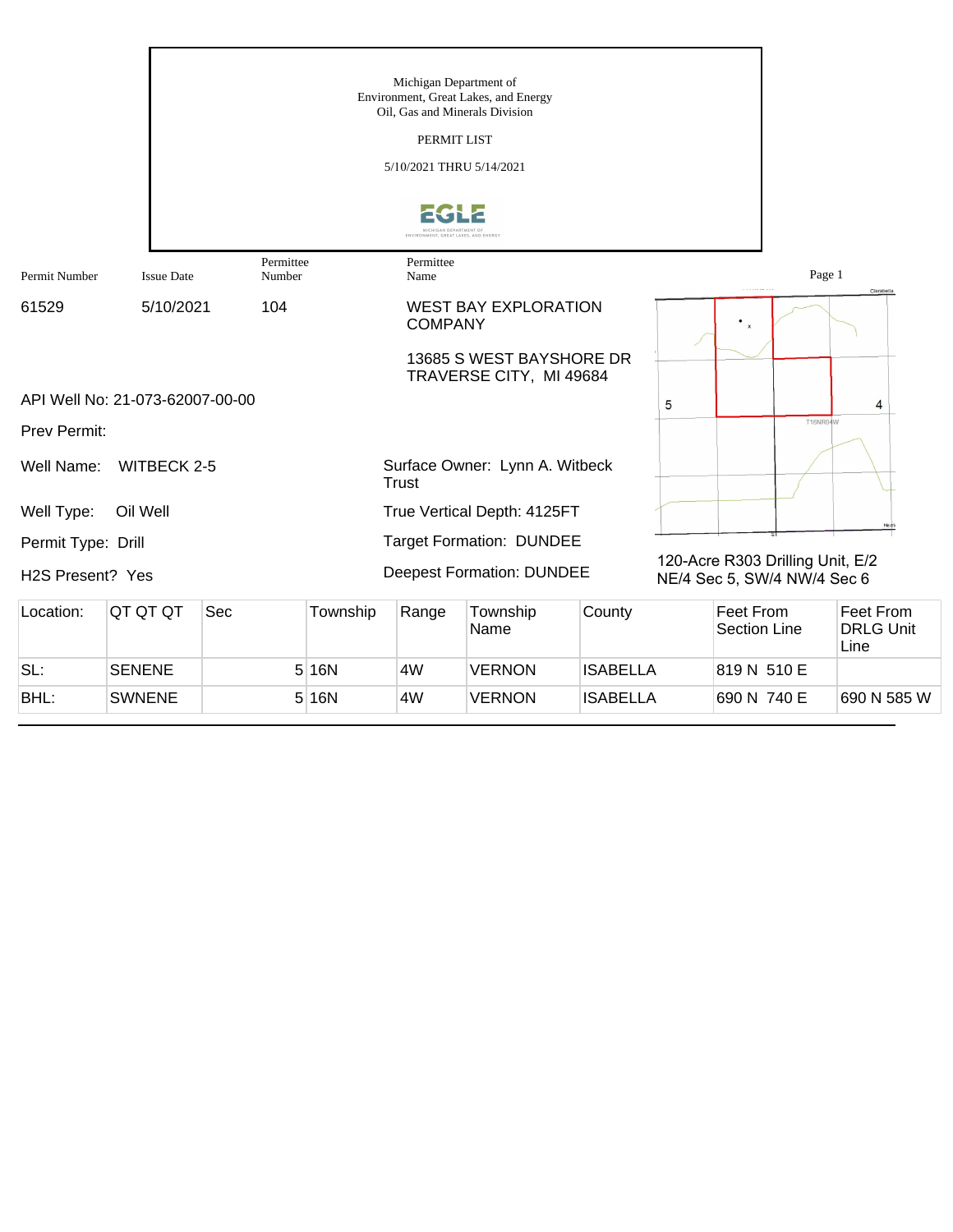## Updated Permits

5/10/2021 THRU 5/14/2021



Permit Number Permittee Number Permittee Name Page 1

**PLUGGING INSTRUCTIONS ISSUED:**

14633 40 MUSKEGON DEVELOPMENT **COMPANY** 

> 1425 S MISSION RD MOUNT PLEASANT, MI 48858

API Well Number: 21-051-14633-00-00

Well Name: WOLVERINE POWER CORP & AREHART HEIRS COMM 1

Plug Inst. Issue Date: 5/10/2021

| Location | <b>IOT OT OT</b> | <b>Sec</b> Township | Range | <b>Township Name</b> | County          | <b>Feet From Section</b><br>Line | <b>Feet From DRLG</b><br>Unit |
|----------|------------------|---------------------|-------|----------------------|-----------------|----------------------------------|-------------------------------|
| ISL:     | <b>ISWSESE</b>   | 2117N               | 1E    | <b>BILLINGS</b>      | <b>IGLADWIN</b> | 330 S 990 E                      | 1330 S 330 W                  |
| BHL:     | <b>ISWSESE</b>   | 2 I 17 N            | 1E    | <b>BILLINGS</b>      | <b>IGLADWIN</b> |                                  |                               |

. . . . . . . . .

Comment: App to P&A expires on 5/10/22

15074 40

MUSKEGON DEVELOPMENT **COMPANY** 1425 S MISSION RD

MOUNT PLEASANT, MI 48858

API Well Number: 21-051-15074-00-00

Well Name: STATE BILLINGS A-2

Plug Inst. Issue Date: 5/10/2021

| Location | <b>IOT OT OT</b> | <b>Sec Township</b> | Range | Township Name   | Countv          | Feet From Section<br>Line | <b>Feet From DRLG</b><br>Unit |
|----------|------------------|---------------------|-------|-----------------|-----------------|---------------------------|-------------------------------|
| SL:      | <b>ISWNWSE</b>   | 2117N               | ŦЕ    | <b>BILLINGS</b> | <b>IGLADWIN</b> | 990 N 330 W               | 1990 N 990 E                  |
| IBHL:    | <b>ISWNWSE</b>   | 2117N               | TE.   | <b>BILLINGS</b> | <b>IGLADWIN</b> |                           |                               |

. . . . . . .

Comment: App to P&A expires on 5/10/22

---------

<u> - - - - - - - - -</u>

. . . . . . . . . . . . . . . . . .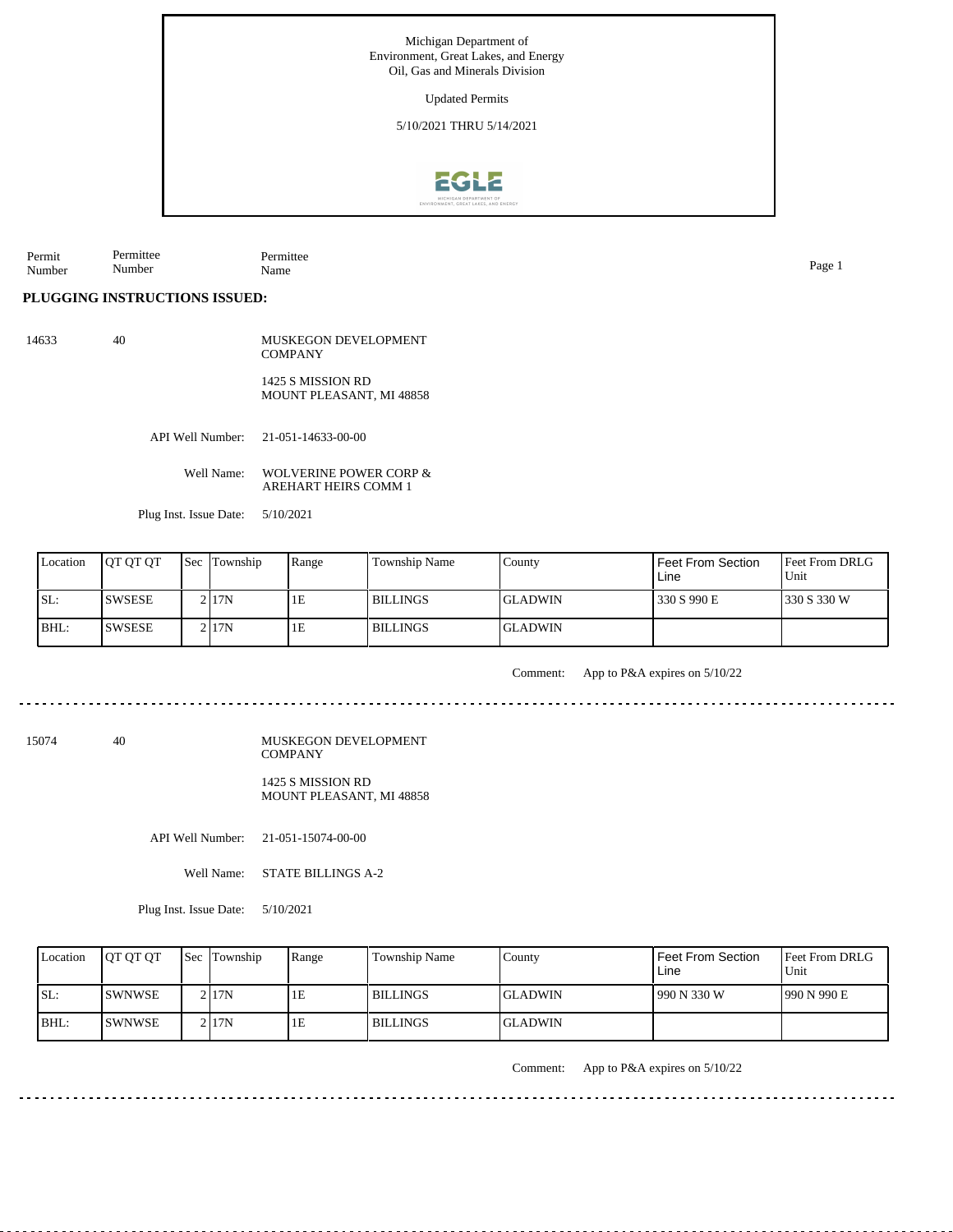Updated Permits

5/10/2021 THRU 5/14/2021



Permit Number Permittee Number

Permittee Name Page 2

15720 40 MUSKEGON DEVELOPMENT **COMPANY** 

> 1425 S MISSION RD MOUNT PLEASANT, MI 48858

API Well Number: 21-051-15720-00-00

Well Name: MC CRANDALL, B & G 2

Plug Inst. Issue Date: 5/10/2021

| Location | <b>IOT OT OT</b> | <b>Sec Township</b> | Range | Township Name   | County          | <b>Feet From Section</b><br>Line | <b>Feet From DRLG</b><br>Unit |
|----------|------------------|---------------------|-------|-----------------|-----------------|----------------------------------|-------------------------------|
| SL:      | <b>SWSESW</b>    | 2 I 17 N            | 1E    | <b>BILLINGS</b> | <b>IGLADWIN</b> | 330 S 990 E                      | 1330 S 330 W                  |
| IBHL:    | ISWSESW          | 2 I 17 N            | 1E    | <b>BILLINGS</b> | <b>GLADWIN</b>  |                                  |                               |

<u>. . . . . . . . .</u>

Comment: App to P&A expires on 5/10/22

15951 40

MUSKEGON DEVELOPMENT COMPANY 1425 S MISSION RD MOUNT PLEASANT, MI 48858

API Well Number: 21-051-15951-00-00

Well Name: MC CRANDELL, B & G B-3

Plug Inst. Issue Date: 5/10/2021

| Location | <b>IOT OT OT</b> | <b>Sec</b> Township | Range | Township Name   | County   | l Feet From Section<br>Line | <b>Feet From DRLG</b><br>Unit |
|----------|------------------|---------------------|-------|-----------------|----------|-----------------------------|-------------------------------|
| ISL:     | <b>ISWNWSW</b>   | 2117N               | ΙE    | <b>BILLINGS</b> | IGLADWIN | 1990 N 330 W                | 1330 S 2310 E                 |
| $IBHL$ : | ISWNWSW          | 21 <sub>17</sub> N  | ΙE    | <b>BILLINGS</b> | IGLADWIN |                             |                               |

Comment: Revised APP to P&A expires on 5/10/22; Revised to set class A plug F/ 861' T/ 136' to be set in stages.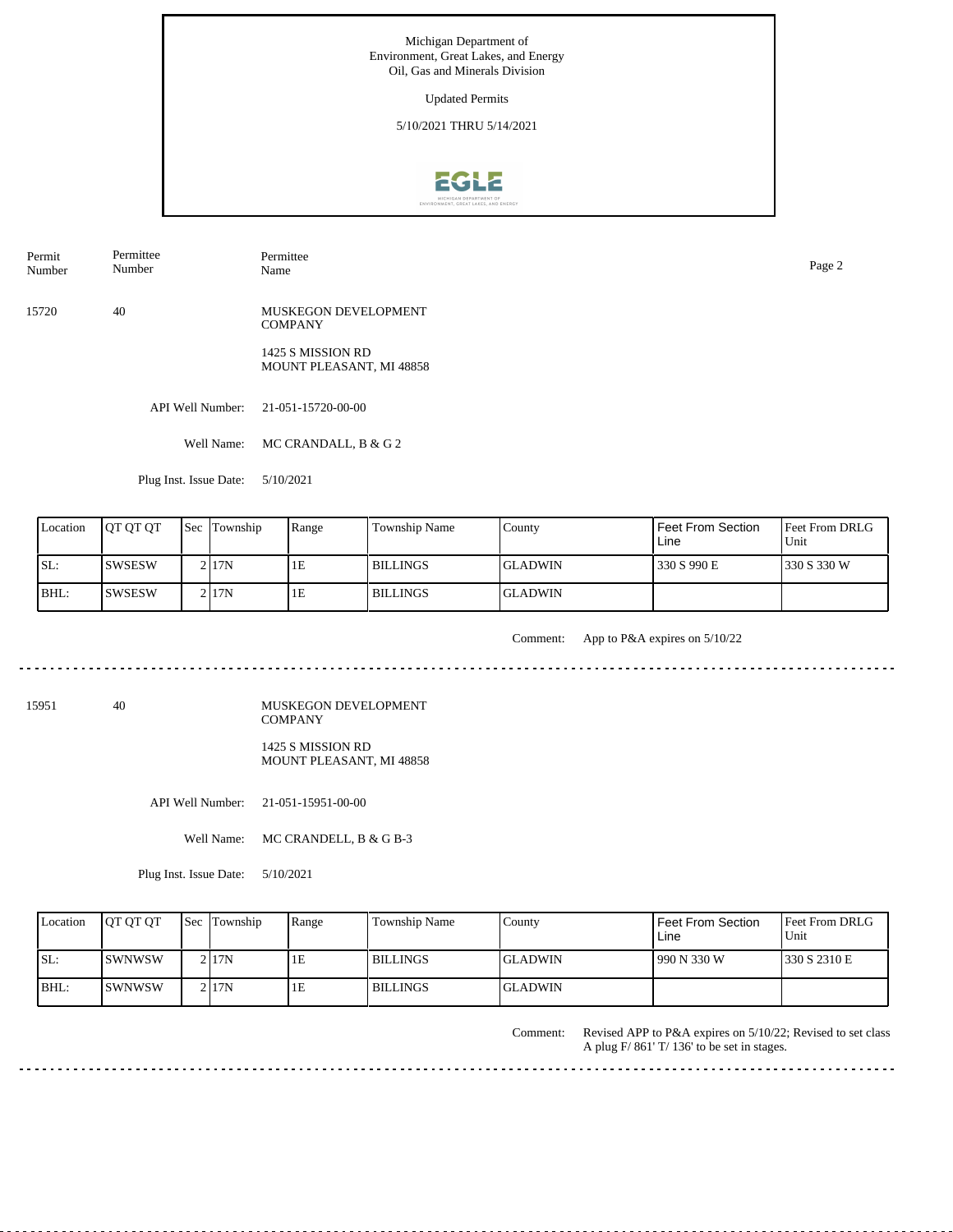Updated Permits

5/10/2021 THRU 5/14/2021



Permit Number Permittee Number

Permittee Name Page 3

17974 40 MUSKEGON DEVELOPMENT **COMPANY** 

> 1425 S MISSION RD MOUNT PLEASANT, MI 48858

API Well Number: 21-143-17974-00-00

Well Name: STATE ROSCOMMON RL-4

Plug Inst. Issue Date: 5/10/2021

| Location | <b>OT OT OT</b> | <b>Sec</b> Township | Range | Township Name    | County            | Feet From Section<br>Line | <b>Feet From DRLG</b><br>Unit |
|----------|-----------------|---------------------|-------|------------------|-------------------|---------------------------|-------------------------------|
| ISL:     | IN2NWSW         | 29 <sub>21N</sub>   | 3W    | <b>ROSCOMMON</b> | <b>IROSCOMMON</b> | 330 N 660 W               | 1330 N 660 E                  |
| BHL:     | IN2NWSW         | 29 <sub>21N</sub>   | 3W    | <b>ROSCOMMON</b> | <b>IROSCOMMON</b> |                           |                               |

. . . . . . . . . . . . . . .

Comment: App to P&A expires on 5/10/22

19732 40

MUSKEGON DEVELOPMENT COMPANY 1425 S MISSION RD MOUNT PLEASANT, MI 48858

API Well Number: 21-143-19732-00-00

Well Name: STATE ROSCOMMON FA-2

Plug Inst. Issue Date: 5/10/2021

| Location | <b>OT OT OT</b> | Sec Township        | Range | <b>Township Name</b> | County            | l Feet From Section_<br>Line | <b>Feet From DRLG</b><br>Unit |
|----------|-----------------|---------------------|-------|----------------------|-------------------|------------------------------|-------------------------------|
| ISL:     | <b>IN2SENW</b>  | 29 <sub>121</sub> N | 13W   | l ROSCOMMON.         | <b>IROSCOMMON</b> | 1990 S 660 E                 | 1330 N 660 E                  |
| $IBHL$ : | <b>IN2SENW</b>  | 29 <sub>121</sub> N | 3W    | ROSCOMMON            | <b>IROSCOMMON</b> |                              |                               |

Comment: App to P&A expires on 5/10/22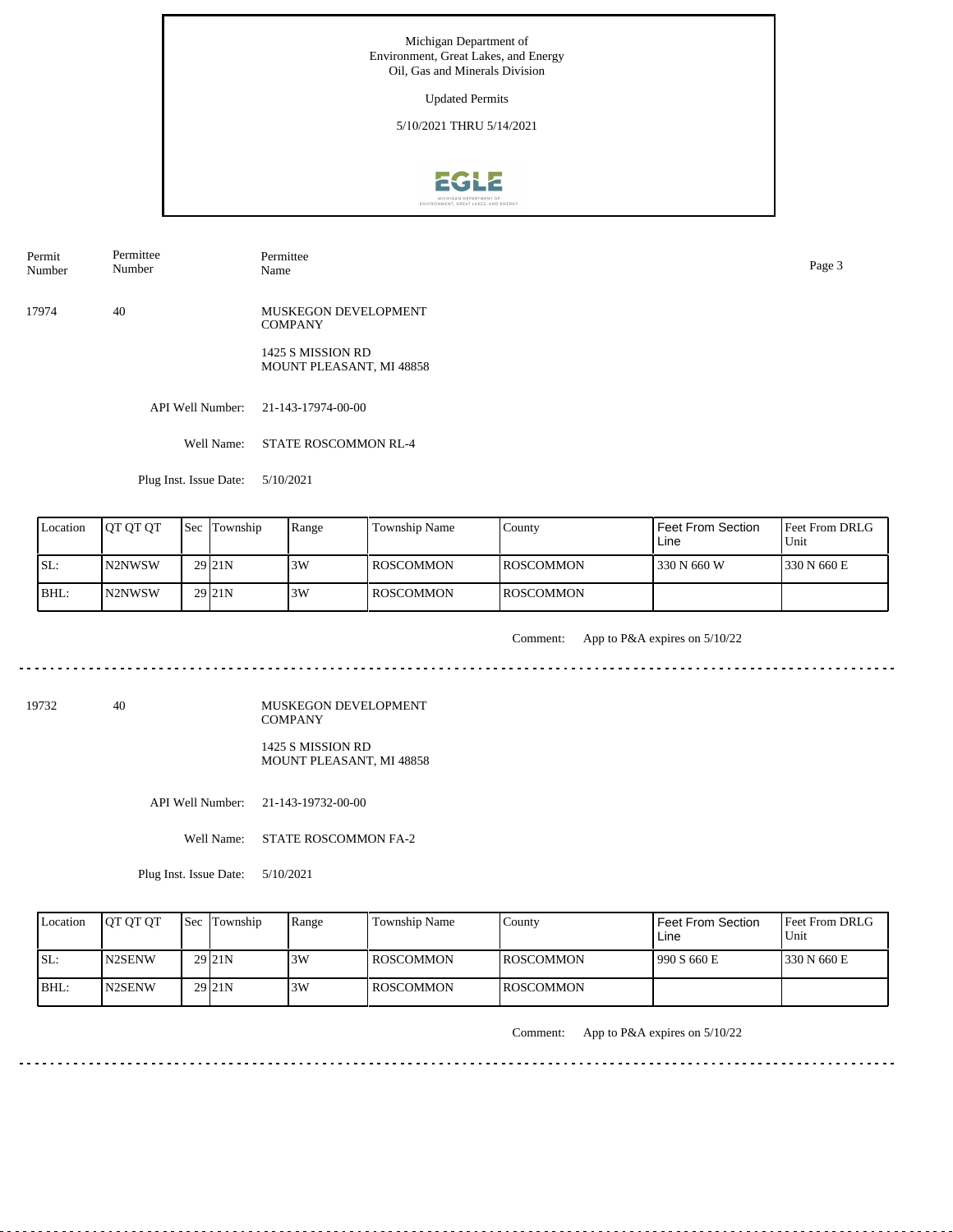Updated Permits

5/10/2021 THRU 5/14/2021



Permit Number Permittee Number

Permittee Name Page 4

37847 6371 BREITBURN OPERATING LIMITED PARTNERSHIP 1111 BAGBY STREET, SUITE 1600

HOUSTON, TX 77002

API Well Number: 21-039-37847-00-00

Well Name: STATE BEAVER CREEK B 11

Plug Inst. Issue Date: 5/10/2021

| Location | <b>OT OT OT</b> | <b>Sec Township</b> | Range | Township Name        | County           | Feet From Section<br>Line | <b>Feet From DRLG</b><br>Unit |
|----------|-----------------|---------------------|-------|----------------------|------------------|---------------------------|-------------------------------|
| SL:      | E2E2NE          | 20 <sub>125</sub> N | .4W   | <b>IBEAVER CREEK</b> | <b>ICRAWFORD</b> | 1313 N 430 E              |                               |
| BHL:     | E2E2NE          | 20 <sub>125</sub> N | 4W    | <b>IBEAVER CREEK</b> | <b>ICRAWFORD</b> |                           |                               |

. . . . . . . . .

Comment: App to P&A expires on 12/15/22

<u>. . . . . . . .</u>

39128 6371

BREITBURN OPERATING LIMITED PARTNERSHIP 1111 BAGBY STREET, SUITE 1600

HOUSTON, TX 77002

API Well Number: 21-079-39128-00-00

Well Name: GARDEN, GEORGE A-9

Plug Inst. Issue Date: 5/12/2021

| Location | <b>OT OT OT</b> | <b>Sec</b> Township | Range | <b>Township Name</b> | County          | l Feet From Section<br>Line | <b>Feet From DRLG</b><br>Unit |
|----------|-----------------|---------------------|-------|----------------------|-----------------|-----------------------------|-------------------------------|
| SL:      | <b>SESESE</b>   | 2125N               | .5W   | <b>GARFIELD</b>      | <b>KALKASKA</b> | 150 S 330 E                 |                               |
| BHL:     | <b>ISESESE</b>  | 2125N               | 5W    | GARFIELD_            | <b>KALKASKA</b> |                             |                               |

Comment: App to P&A expires on 5/12/22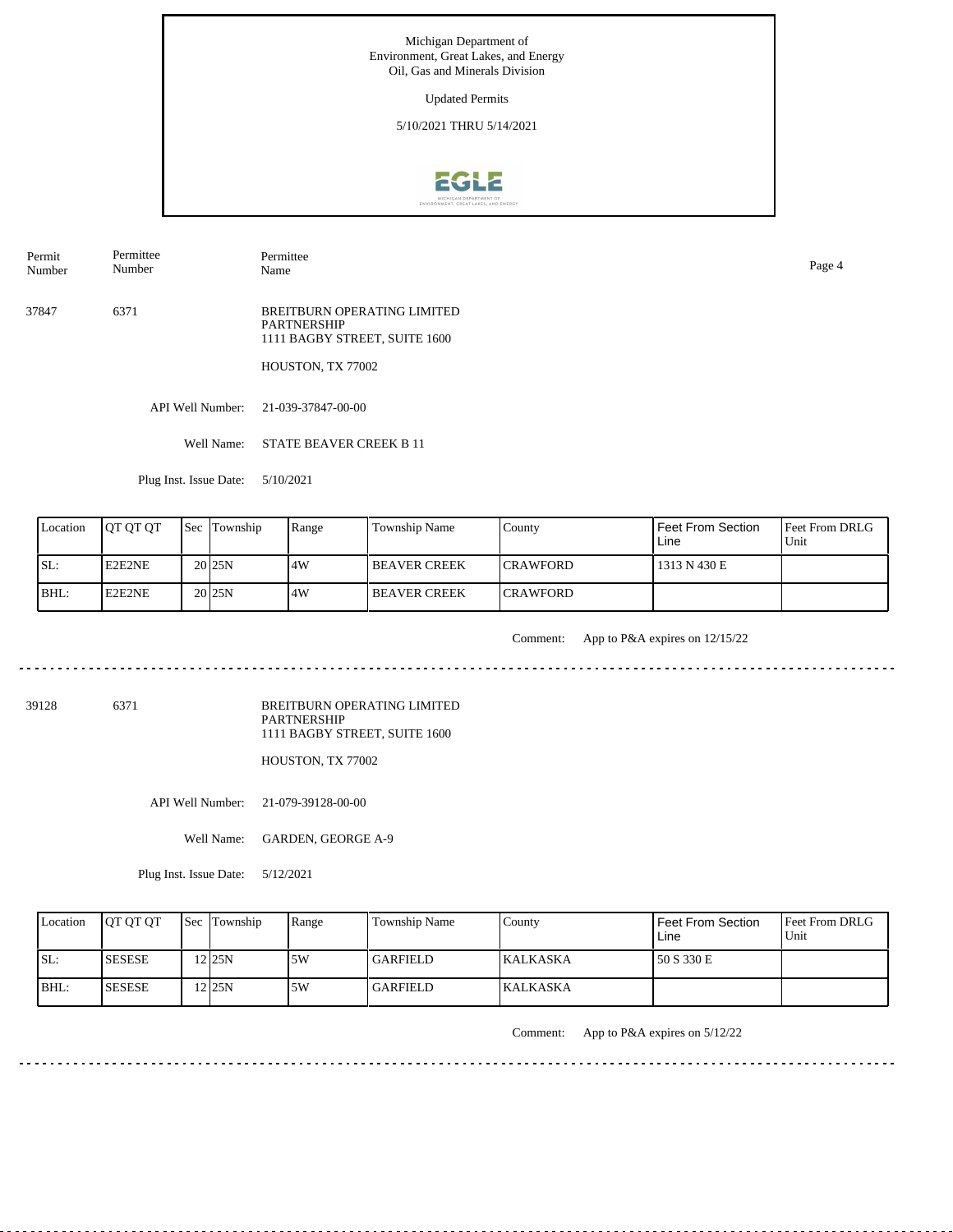Updated Permits

5/10/2021 THRU 5/14/2021



Permit Number Permittee Number

Permittee Name Page 5

57227 6371 BREITBURN OPERATING LIMITED PARTNERSHIP 1111 BAGBY STREET, SUITE 1600

HOUSTON, TX 77002

API Well Number: 21-079-57227-00-00

Well Name: STATE GARFIELD B4-8

Plug Inst. Issue Date: 5/12/2021

| Location | <b>IOT OT OT</b> | <b>Sec Township</b> | Range | Township Name   | County           | <b>Feet From Section</b><br>Line | l Feet From DRLG<br>Unit |
|----------|------------------|---------------------|-------|-----------------|------------------|----------------------------------|--------------------------|
| SL:      | <b>INWSENE</b>   | 8 <sub>25N</sub>    | 5W    | <b>GARFIELD</b> | <b>IKALKASKA</b> | 1652 N 997 E                     | 1330 N 330 W             |
| BHL:     | <b>INWSENE</b>   | 8 <sub>25N</sub>    | 5W    | <b>GARFIELD</b> | <b>KALKASKA</b>  |                                  |                          |

<u>. . . . . . .</u>

Comment: App to P&A expires on 5/12/22

5930 2298

UNION OIL CO OF CALIFORNIA

2210 W. PINE RIVER RD. BRECKENRIDGE, MI 48615

API Well Number: 21-035-05930-00-00

Well Name: BICKNELL, JAMES S B-8

Plug Inst. Issue Date: 5/7/2021

| Location | <b>IOT OT OT</b> | <b>Sec Township</b> | Range | Township Name | County       | l Feet From Section<br>Line | <b>Feet From DRLG</b><br>Unit |
|----------|------------------|---------------------|-------|---------------|--------------|-----------------------------|-------------------------------|
| SL:      | <b>N2NESE</b>    | 28 19N              | 6W    | l REDDING     | <b>CLARE</b> | 330 N 660 E                 |                               |
| IBHL:    | <b>IN2NESE</b>   | 28 19N              | 6W    | l REDDING     | <b>CLARE</b> |                             |                               |

Comment: App to Re-P&A expires on 5/7/22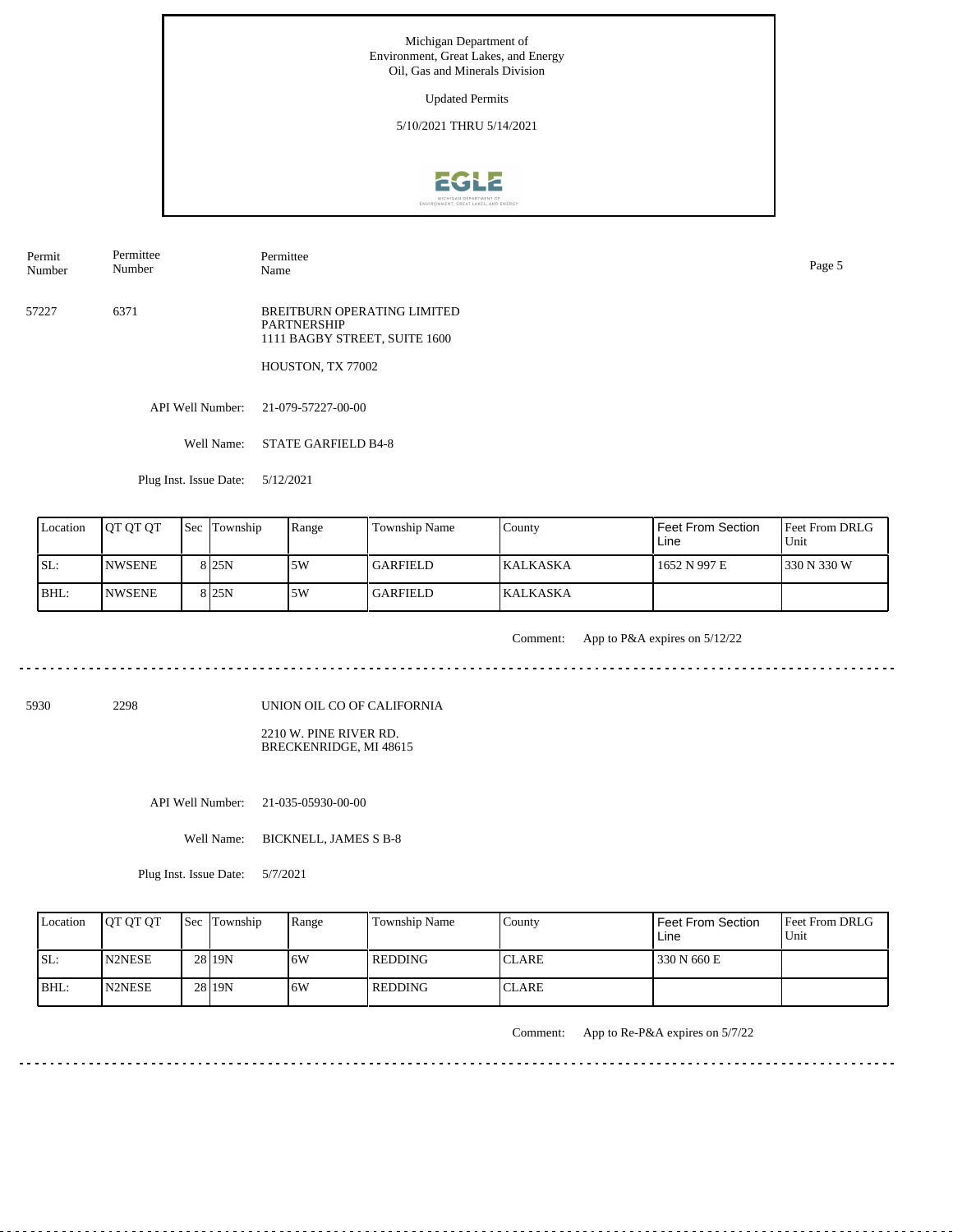Updated Permits

5/10/2021 THRU 5/14/2021



Permit Number Permittee Number Permittee Name Page 6

**RECORD OF WELL PLUGGING:**

29728 5095

OMIMEX ENERGY INC

7950 JOHN T. WHITE ROAD FT WORTH, TX 76120

API Well Number: 21-055-29728-00-00

Well Name: BRINK, LAWRENCE K, ET AL 1-3

Plugging Date: 12/1/2020

| Location | <b>IOT OT OT</b> | <b>Sec</b> | Township            | Range | <b>Township Name</b> | County                 | Feet From Section<br>Line | Feet From DRLG<br>Unit |
|----------|------------------|------------|---------------------|-------|----------------------|------------------------|---------------------------|------------------------|
| ISL:     | INWSWNW          |            | 3125N               | 12W   | <b>GRANT</b>         | <b>IGRAND TRAVERSE</b> | 788 S 615 W               | 532 N 705 E            |
| IBHL:    | INWSWNW          |            | $3$ <sub>25</sub> N | 12W   | <b>GRANT</b>         | <b>IGRAND TRAVERSE</b> |                           |                        |

30016 5095

OMIMEX ENERGY INC

7950 JOHN T. WHITE ROAD FT WORTH, TX 76120

API Well Number: 21-101-30016-00-00

Well Name: STATE SPRINGDALE 1-26

Plugging Date: 11/19/2020

| Location | <b>IOT OT OT</b> | Sec Township      | Range | <b>Township Name</b> | County           | Feet From Section<br>Line | <b>Feet From DRLG</b><br>Unit |
|----------|------------------|-------------------|-------|----------------------|------------------|---------------------------|-------------------------------|
| ISL:     | <b>INWNWSW</b>   | 26 <sub>24N</sub> | 14W   | <b>SPRINGDALE</b>    | <b>IMANISTEE</b> | 460 N 460 W               | 1460 N 460 W                  |
| BHL:     | <b>INWNWSW</b>   | 26 <sub>24N</sub> | 14W   | <b>SPRINGDALE</b>    | <b>MANISTEE</b>  |                           |                               |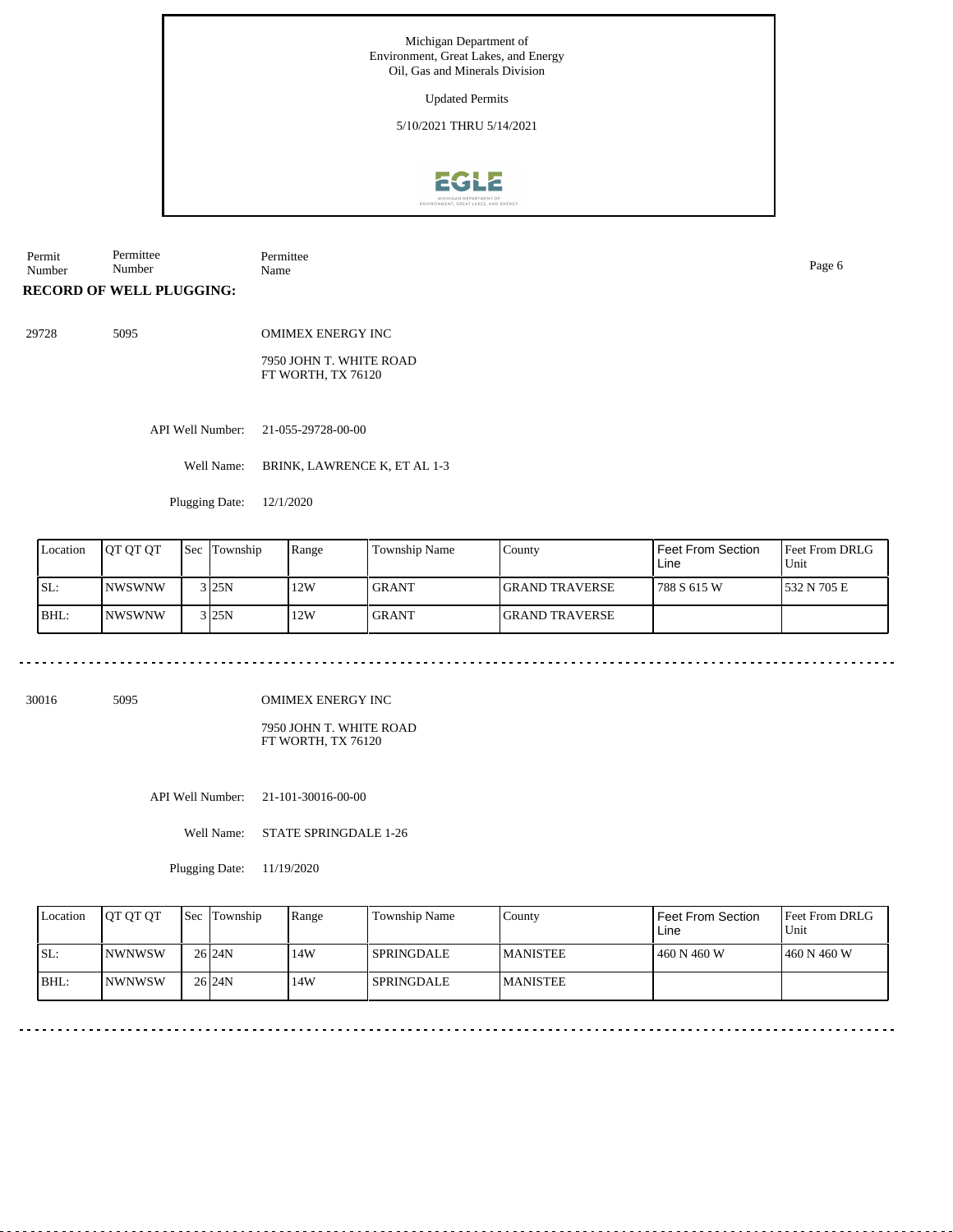Updated Permits

5/10/2021 THRU 5/14/2021



Permit Number Permittee Number Permittee Name Page 7

32555 5095 OMIMEX ENERGY INC

> 7950 JOHN T. WHITE ROAD FT WORTH, TX 76120

API Well Number: 21-101-32555-00-00

Well Name: STATE SPRINGDALE 2-26

Plugging Date: 11/19/2020

| Location | IOT OT OT | <b>Sec</b> | Township          | Range | Township Name     | County           | Feet From Section<br>Line | <b>Feet From DRLG</b><br>Unit |
|----------|-----------|------------|-------------------|-------|-------------------|------------------|---------------------------|-------------------------------|
| ISL:     | ISWSWNW   |            | 26 <sub>24N</sub> | 14W   | <b>SPRINGDALE</b> | <b>IMANISTEE</b> | 460 S 460 W               | 1840 N 460 W                  |
| BHL:     | ISWSWNW   |            | 26 <sub>24N</sub> | 14W   | <b>SPRINGDALE</b> | <b>IMANISTEE</b> |                           |                               |

36861 5095

OMIMEX ENERGY INC

7950 JOHN T. WHITE ROAD FT WORTH, TX 76120

API Well Number: 21-055-30236-01-00

Well Name: ZEZULKA 1-4A

Plugging Date: 12/4/2020

True Vertical Depth: 5579

Feet From DRLG Unit 497 S 576 W 718 S 894 E 497 S 744 E Feet From Section Line County GRAND TRAVERSE GRAND TRAVERSE Location | QT QT QT | Sec | Township | Range | Township Name SL: BHL: NWSESE SWSESE Sec Township 4 25N  $4|25N$ 25N 12W 12W GRANT GRANT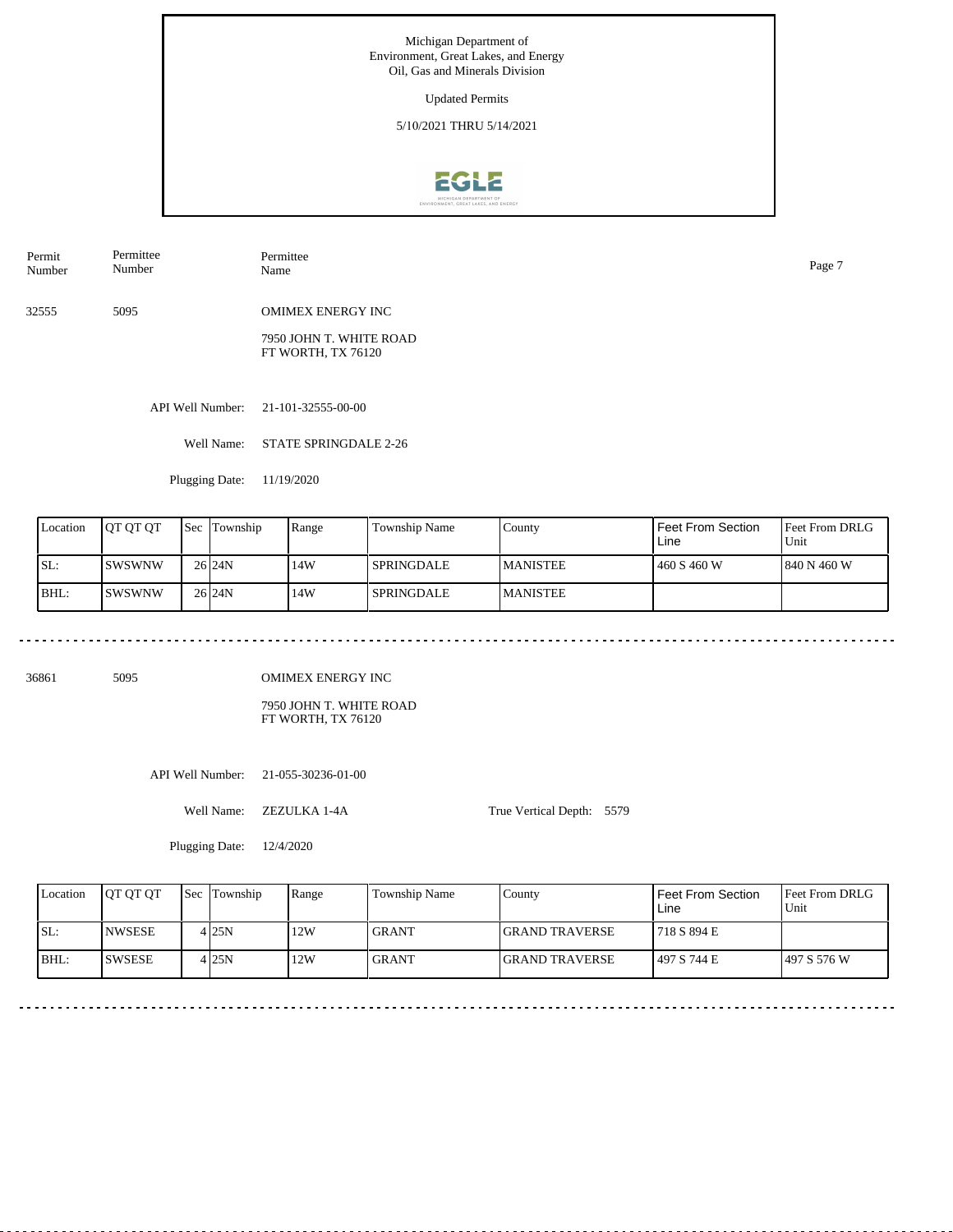Updated Permits

5/10/2021 THRU 5/14/2021



Permit Number Permittee Number Permittee

37657 5095 OMIMEX ENERGY INC

> 7950 JOHN T. WHITE ROAD FT WORTH, TX 76120

API Well Number: 21-101-37657-00-00

Well Name: MURRAY & STATE ET AL 1-8

Plugging Date: 11/12/2020

| Location | <b>JOT OT OT</b> | Sec | Township         | Range | Township Name   | County           | Feet From Section<br>Line | <b>Feet From DRLG</b><br>Unit |
|----------|------------------|-----|------------------|-------|-----------------|------------------|---------------------------|-------------------------------|
| ISL:     | <b>INWSWNE</b>   |     | 8 <sub>21N</sub> | 16W   | <b>MANISTEE</b> | <b>IMANISTEE</b> | 1162 S 0 W                | 1162 S 1290 E                 |
| BHL:     | <b>INWSWNE</b>   |     | 8 <sub>21N</sub> | 16W   | <b>MANISTEE</b> | <b>MANISTEE</b>  |                           |                               |

39120 5095

OMIMEX ENERGY INC

7950 JOHN T. WHITE ROAD FT WORTH, TX 76120

API Well Number: 21-101-38960-01-00

Well Name: STATE SPRINGDALE 4-26A True Vertical Depth: 5211

Plugging Date: 11/25/2020

| Location | <b>JOT OT OT</b> | <b>Sec</b> Township | Range | <b>Township Name</b> | County           | <b>Feet From Section</b><br>Line | <b>Feet From DRLG</b><br>Unit |
|----------|------------------|---------------------|-------|----------------------|------------------|----------------------------------|-------------------------------|
| SL:      | <b>ISWSWNW</b>   | 26 <sub>24N</sub>   | 14W   | <b>SPRINGDALE</b>    | <b>IMANISTEE</b> | 150 S 500 W                      |                               |
| IBHL:    | ISWSWNW          | 26 <sub>124N</sub>  | 14W   | <b>SPRINGDALE</b>    | <b>MANISTEE</b>  | 106 S 316 W                      | 1214 N 1636 W                 |

Name Page 8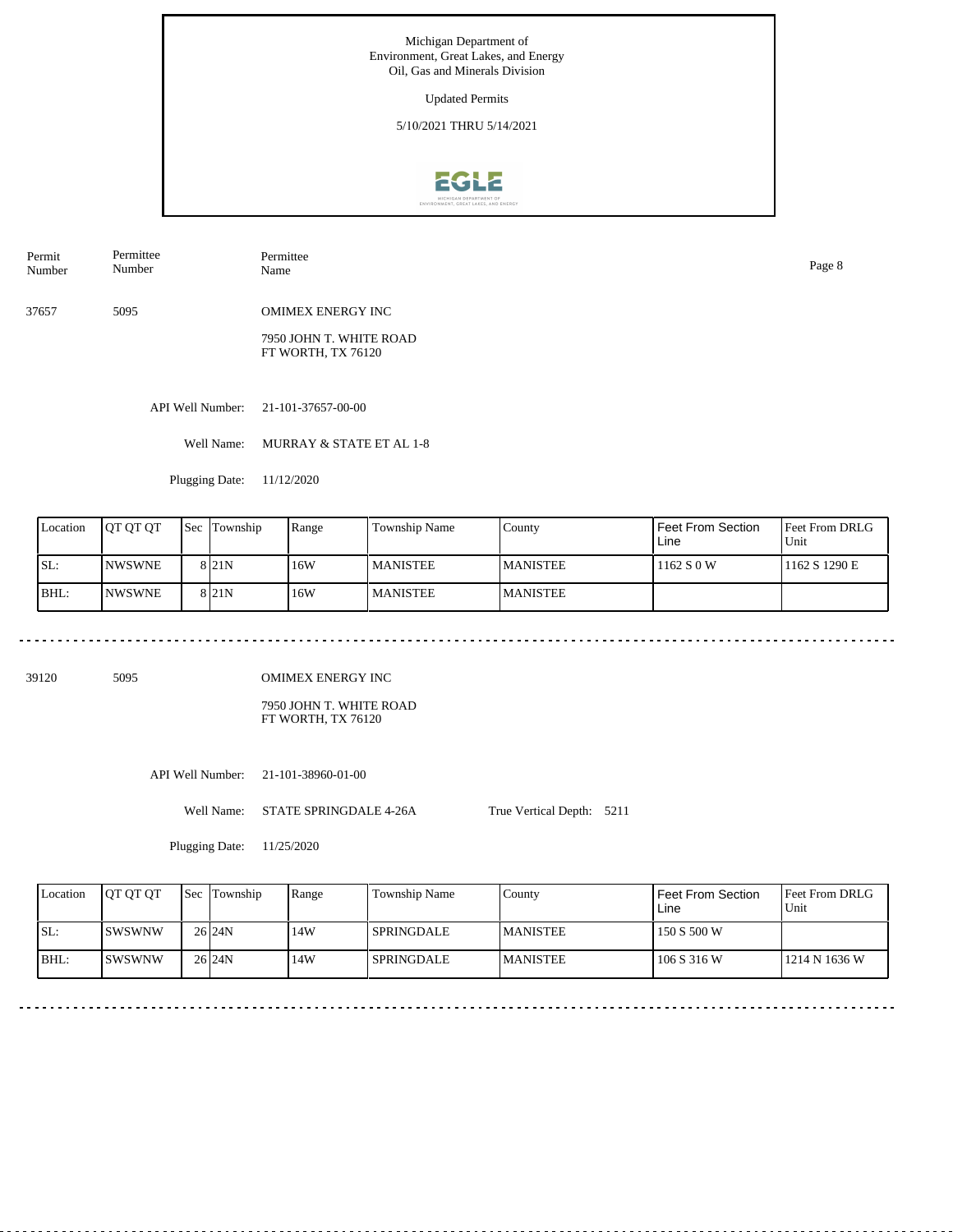Updated Permits

5/10/2021 THRU 5/14/2021



| Permit | Permittee | Permittee                | Page 9 |
|--------|-----------|--------------------------|--------|
| Number | Number    | Name                     |        |
| 41045  | 5095      | <b>OMIMEX ENERGY INC</b> |        |

7950 JOHN T. WHITE ROAD FT WORTH, TX 76120

API Well Number: 21-105-41045-00-00

Well Name: ABRAHAMSON ET AL 3-7

Plugging Date: 11/13/2020

| Location | IOT OT OT      | <b>Sec</b> | Township          | Range | Township Name  | County        | Feet From Section<br>Line | <b>Feet From DRLG</b><br>Unit |
|----------|----------------|------------|-------------------|-------|----------------|---------------|---------------------------|-------------------------------|
| SL:      | <b>INENWSW</b> |            | 7 <sub>19</sub> N | 17W   | <b>VICTORY</b> | <b>IMASON</b> | 400 N 708 W               | 1904 S 460 E                  |
| BHL:     | <b>INENWSW</b> |            | 7 <sub>19</sub> N | 17W   | <b>VICTORY</b> | <b>IMASON</b> |                           |                               |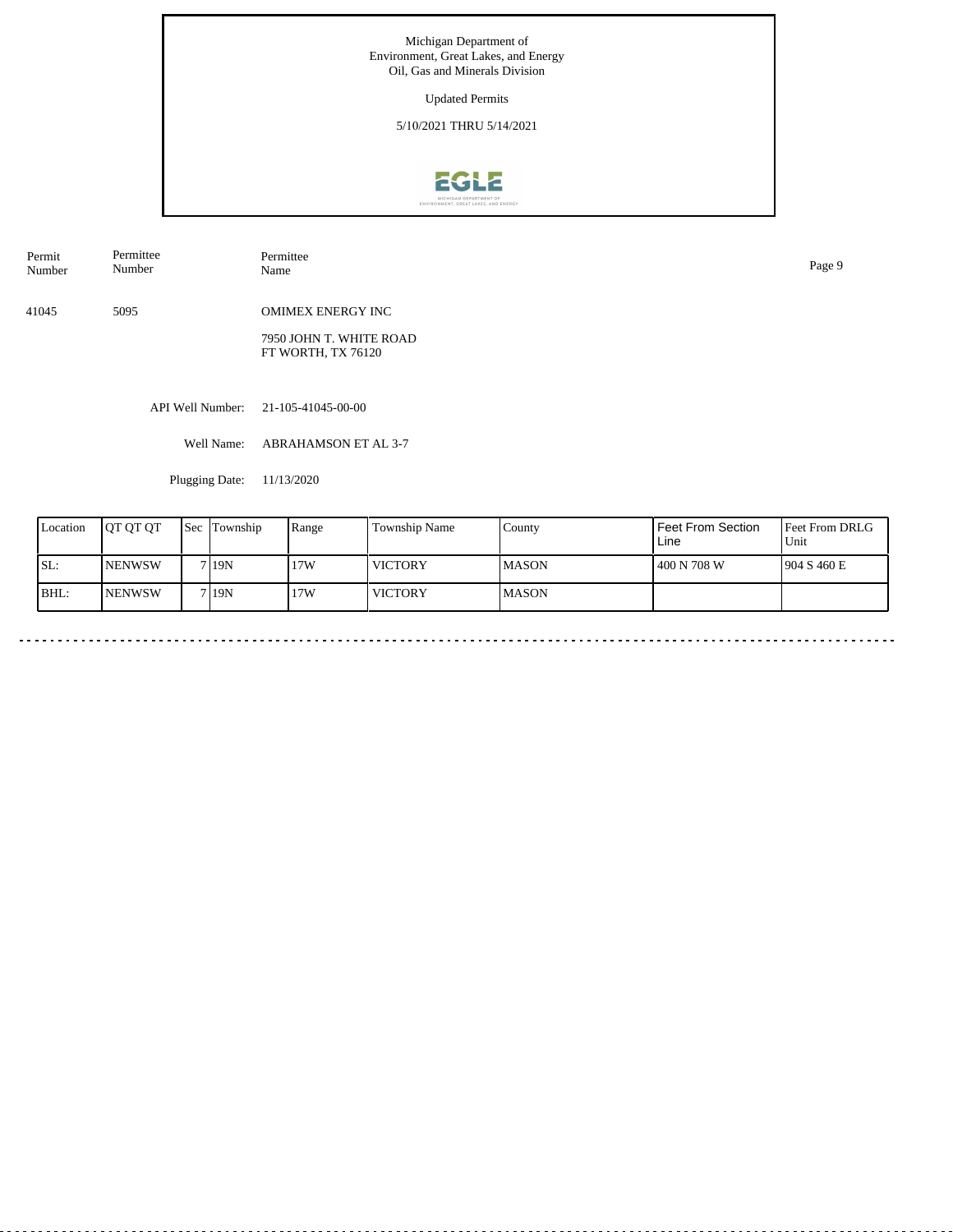Updated Permits

5/10/2021 THRU 5/14/2021



Permit Number Permittee Number Permittee Name Page 10

## **APPLICATIONS TO CHANGE WELL STATUS:**

12866 47 SUMMIT PETROLEUM COMPANY LLC 102 WEST FRONT STREET SUITE 200 TRAVERSE CITY, MI 49686

API Well Number: 21-011-12866-00-00

Well Name: BUFFALO LAND 5

Approval Date: 5/10/2021

| Location | JOT OT OT      | Sec | Township | Range | Township Name  | County        | l Feet From Section<br>Line | Feet From DRLG<br>Unit |
|----------|----------------|-----|----------|-------|----------------|---------------|-----------------------------|------------------------|
| SL:      | <b>INENWNW</b> |     | 10 I20N  | 4E    | <b>CLAYTON</b> | <b>ARENAC</b> | 330 N 990 W                 | 330 N 990 W            |
| BHL:     | <b>INENWNW</b> |     | 10 I20N  | 4E    | <b>CLAYTON</b> | <b>ARENAC</b> |                             |                        |

Proposed Rework: ACOWS to Continue Drilling - Straight Hole Comment: ACOWS to deepen F/ 2568' T/ 2650' within the Dundee ACOWS to Continue Drilling - Straight Hole

39796 47

SUMMIT PETROLEUM COMPANY LLC 102 WEST FRONT STREET SUITE 200 TRAVERSE CITY, MI 49686

API Well Number: 21-073-39796-00-00

Well Name: MT PLEASANT UNIT TR 120 1

True Vertical Depth: 3674

expires on 5/10/22

Approval Date: 5/11/2021

| Location | <b>IOT OT OT</b> | <b>Sec Township</b> | Range | Township Name   | County          | Feet From Section<br>Line | <b>Feet From DRLG</b><br>Unit |
|----------|------------------|---------------------|-------|-----------------|-----------------|---------------------------|-------------------------------|
| SL:      | INWSWSW          | 14N                 | 3W    | <b>CHIPPEWA</b> | <b>ISABELLA</b> | 1026 S 542 W              |                               |
| $IBHL$ : | ISWNWSW          | 14N                 | 3W    | <b>CHIPPEWA</b> | <b>ISABELLA</b> | 1067 N 563 W              |                               |

ACOWS to Plugback

Proposed Rework: ACOWS to Plugback to Plugback to Plugback to Plugback to Plugback to Plugback to Plugback to Plugback to Plugback to Plugback to Plugback to Plugback to Plugback to Plugback to Plugback to Plugback to Plug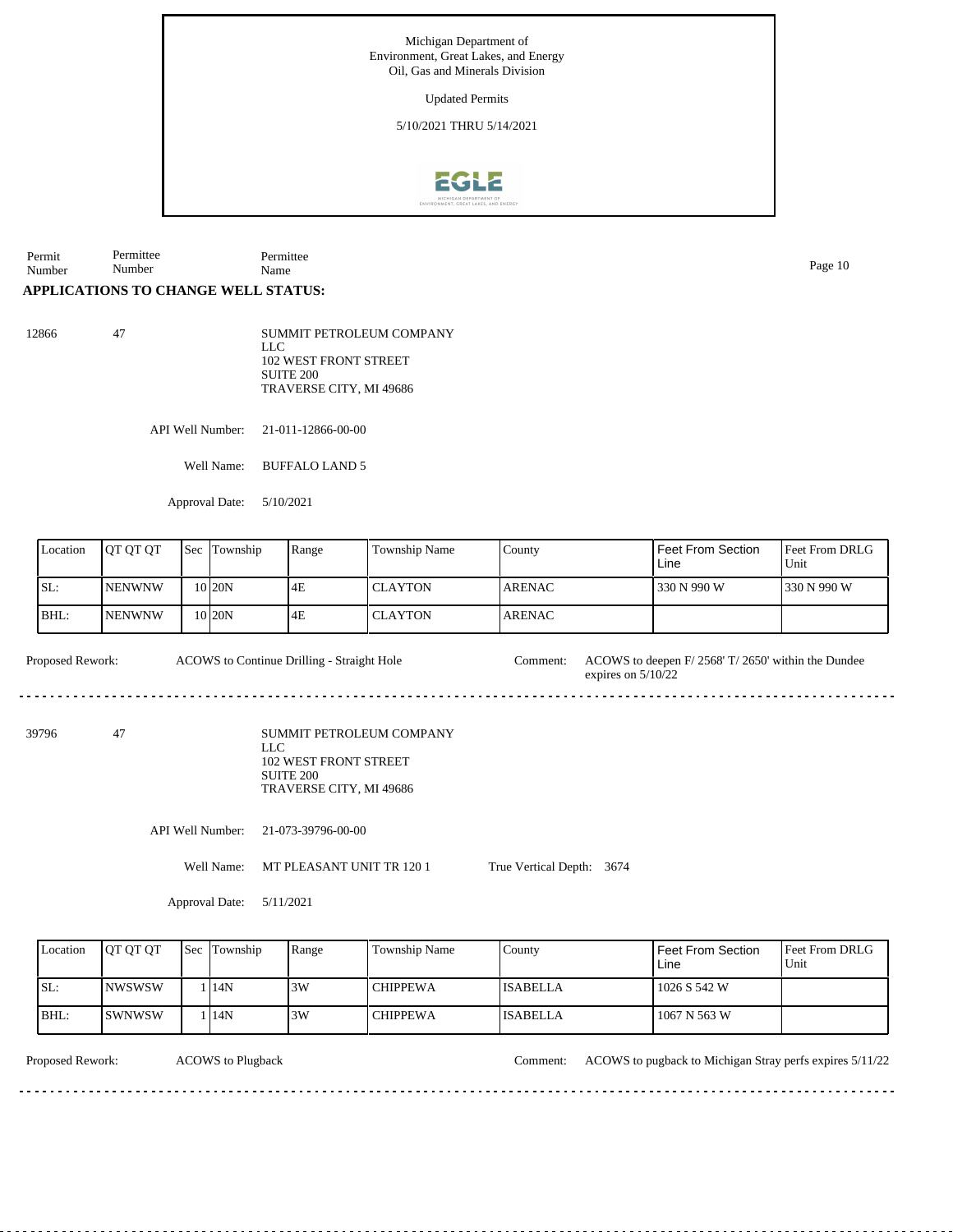Updated Permits

5/10/2021 THRU 5/14/2021



Permit Number Permittee Number Permittee Name Page 11

44960 7772

LAMBDA ENERGY RESOURCES LLC 12012 Wickchester Suite 300 Houston, TX 77079 USA

API Well Number: 21-093-44960-00-00

Well Name: LUKER 1-14

True Vertical Depth: 4160

Approval Date: 5/5/2021

| Location | <b>JOT OT OT</b> | <b>Sec</b> Township | Range | <b>Township Name</b> | County            | <b>Feet From Section</b><br>Line | <b>IFeet From DRLG</b><br>Unit |
|----------|------------------|---------------------|-------|----------------------|-------------------|----------------------------------|--------------------------------|
| SL:      | <b>INWNWNE</b>   | 14 I 2 N            | 6E    | l BRIGHTON           | <b>LIVINGSTON</b> | 526 N 65 W                       |                                |
| BHL:     | <b>INENENW</b>   | 14 I 2 N            | 6E    | l BRIGHTON-          | <b>LIVINGSTON</b> | 457 N 178 E                      | 457 N 1122 W                   |

<u>. . . . . . . . . . . . . . . . . .</u>

 $\sim$ 

Temporarily Abandoned

<u>a da da da da d</u>

Proposed Rework: Temporarily Abandoned Comment: ACOWS for TA Denied; Plug or produce well by 9/1/21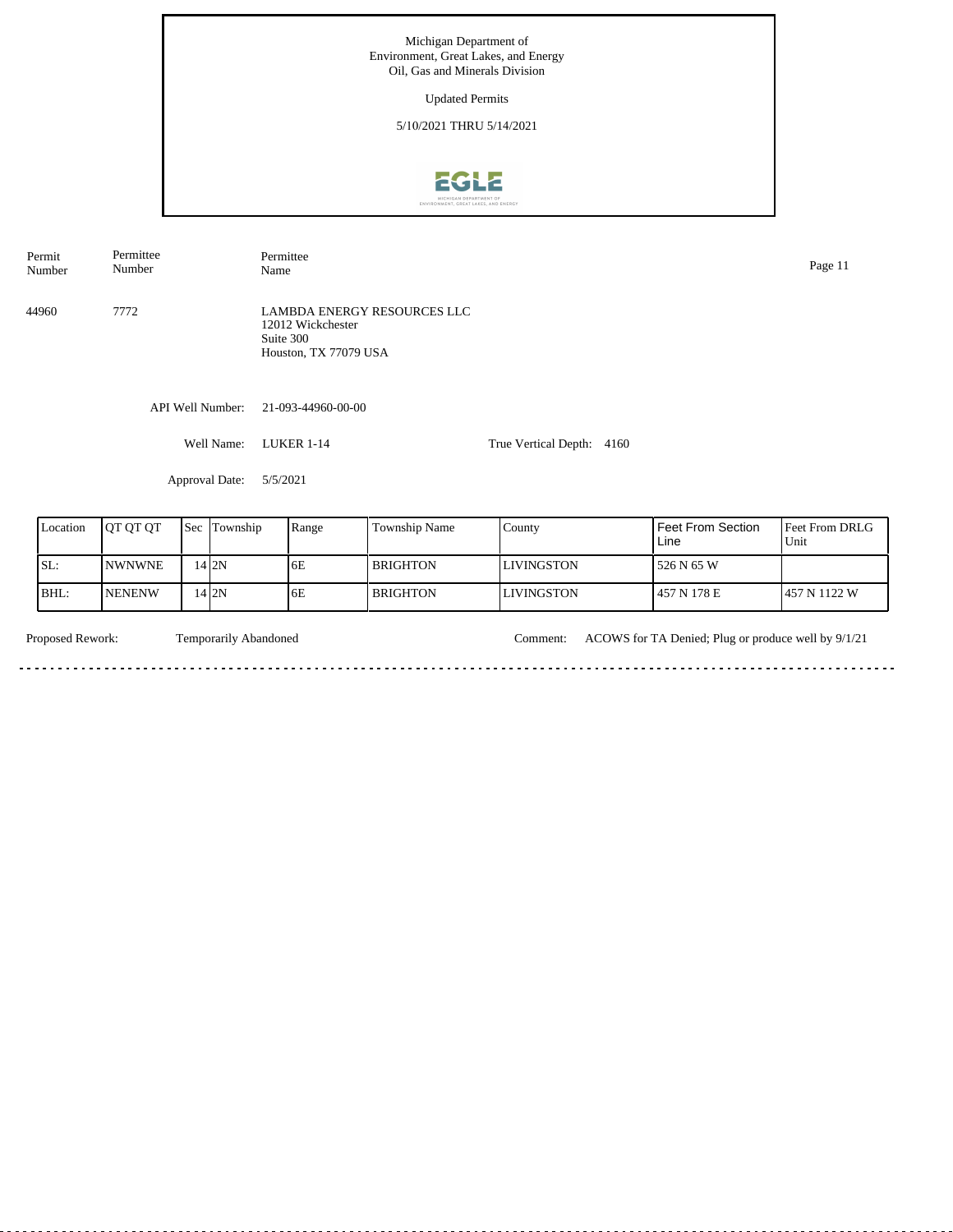## Updated Permits

5/10/2021 THRU 5/14/2021



Permit Number Permittee Number Permittee Name Page 12

**TRANSFER OF OWNERSHIP:**

30866 100 APOLLO EXPLORATION AND DEVELOPMENT INC 1710 E REMUS ROAD PO BOX 190 MOUNT PLEASANT, MI 48804-0190

API Well Number: 21-055-30866-00-00

Well Name: RANDALL, ILA PRIEST 1-11

Transfer Date: 5/10/2021

<u>. . . . . . . . . . . . . . . .</u>

Previous Owner: ARBOR OPERATING LLC

| Location | <b>IOT OT OT</b> | <b>Sec</b> Township | Range | Township Name | Countv                 | Feet From Section<br>Line | <b>Feet From DRLG</b><br>Unit |
|----------|------------------|---------------------|-------|---------------|------------------------|---------------------------|-------------------------------|
| ISL:     | <b>NESWSW</b>    | 1 25N               | 12W   | <b>GRANT</b>  | <b>IGRAND TRAVERSE</b> | 1050 S 672 W              | 1050 S 650 E                  |
| BHL:     | <b>NESWSW</b>    | 1 <sub>25N</sub>    | . 12W | <b>GRANT</b>  | <b>IGRAND TRAVERSE</b> |                           |                               |

30866 100

APOLLO EXPLORATION AND DEVELOPMENT INC 1710 E REMUS ROAD PO BOX 190 MOUNT PLEASANT, MI 48804-0190

API Well Number: 21-055-30866-01-00

Well Name: RANDALL 1-11 HD1

True Vertical Depth: 5734

Transfer Date: 5/10/2021

Previous Owner: ARBOR OPERATING LLC

| Location | <b>IOT OT OT</b> | <b>Sec Township</b> | Range | Township Name | County                 | Feet From Section<br>Line | <b>Feet From DRLG</b><br>Unit |
|----------|------------------|---------------------|-------|---------------|------------------------|---------------------------|-------------------------------|
| SL:      | <b>INESWSW</b>   | 125N                | 12W   | <b>GRANT</b>  | <b>IGRAND TRAVERSE</b> | 1050 S 672 W              |                               |
| $IBHL$ : | <b>INENWSW</b>   | 125N                | 12W   | <b>GRANT</b>  | <b>IGRAND TRAVERSE</b> | 337 N 652 W               | 1337 N 652 W                  |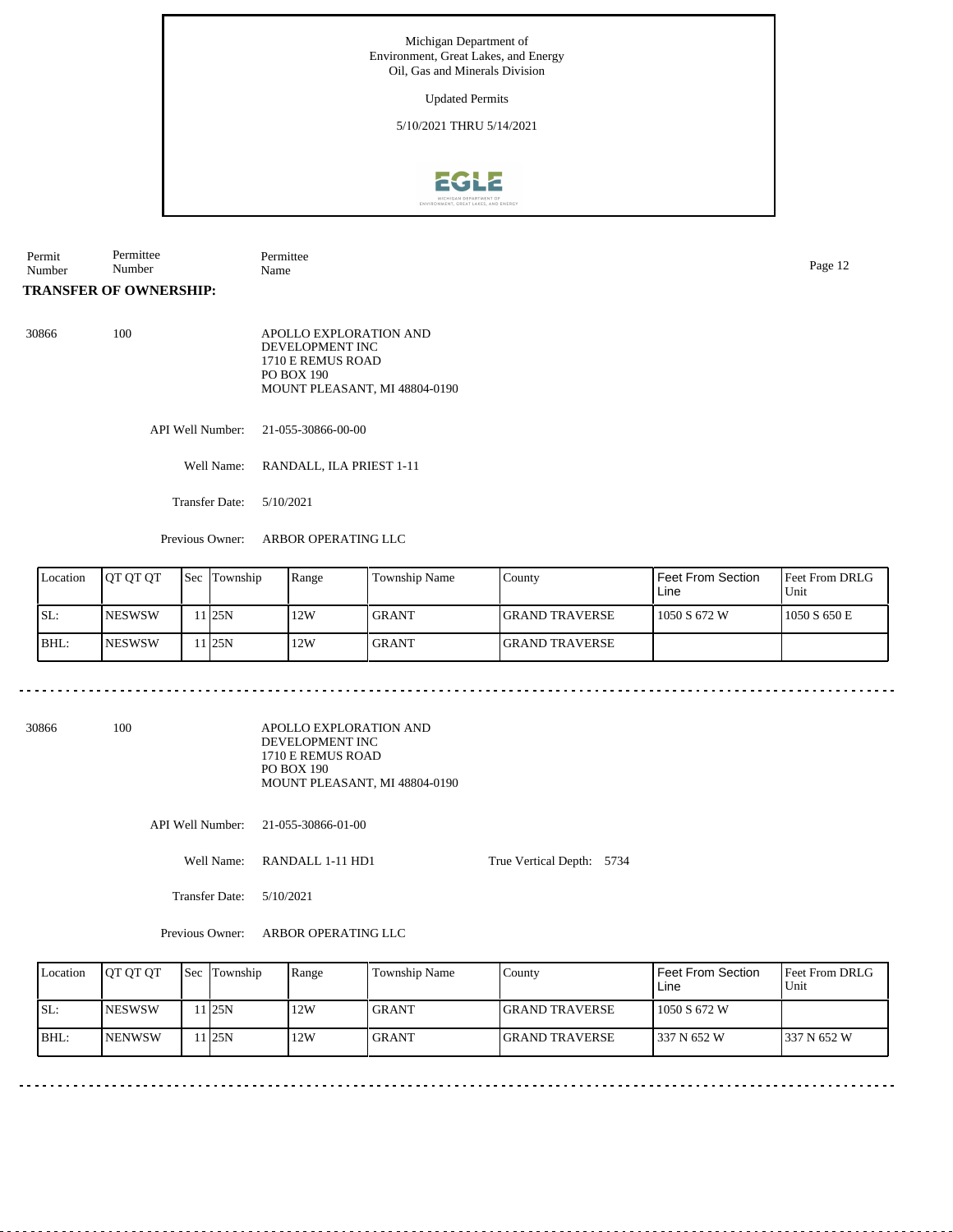Updated Permits

5/10/2021 THRU 5/14/2021



API Well Number: 21-055-39426-01-00 Well Name: SVEC 1 Transfer Date: 5/10/2021 True Vertical Depth: 5553 Previous Owner: ARBOR OPERATING LLC 40070 100 APOLLO EXPLORATION AND DEVELOPMENT INC 1710 E REMUS ROAD PO BOX 190 MOUNT PLEASANT, MI 48804-0190 Permit Number Permittee Number Permittee Page 13<br>Name Page 13

| Location | <b>OT OT OT</b> | <b>Sec Township</b> | Range | Township Name | County                 | Feet From Section<br>Line | <b>Feet From DRLG</b><br>Unit |
|----------|-----------------|---------------------|-------|---------------|------------------------|---------------------------|-------------------------------|
| SL:      | <b>INWNWSE</b>  | 9 <sub>25N</sub>    | 12W   | <b>GRANT</b>  | <b>IGRAND TRAVERSE</b> | 190 N 460 W               |                               |
| BHL:     | <b>INWSWNE</b>  | 9 <sub>25N</sub>    | 12W   | <b>GRANT</b>  | <b>IGRAND TRAVERSE</b> | 669 S 521 W               | 1651 N 521 W                  |

60564 100

APOLLO EXPLORATION AND DEVELOPMENT INC 1710 E REMUS ROAD PO BOX 190 MOUNT PLEASANT, MI 48804-0190

API Well Number: 21-117-60564-00-00

Well Name: WOOD 1-12

Transfer Date: 5/10/2021

Previous Owner: ARBOR OPERATING LLC

| Location | <b>JOT OT OT</b> | <b>Sec Township</b> | Range | Township Name   | County           | Feet From Section<br>Line | <b>Feet From DRLG</b><br>l Unit |
|----------|------------------|---------------------|-------|-----------------|------------------|---------------------------|---------------------------------|
| ISL:     | ISWSESW          | 210N                | 5W    | l CRYSTAL       | <b>IMONTCALM</b> | 600 S 1878 W              | 1600 S 460 W                    |
| BHL:     | ISWSESW          | 210N                | .5W   | <b>ICRYSTAL</b> | <b>IMONTCALM</b> |                           |                                 |